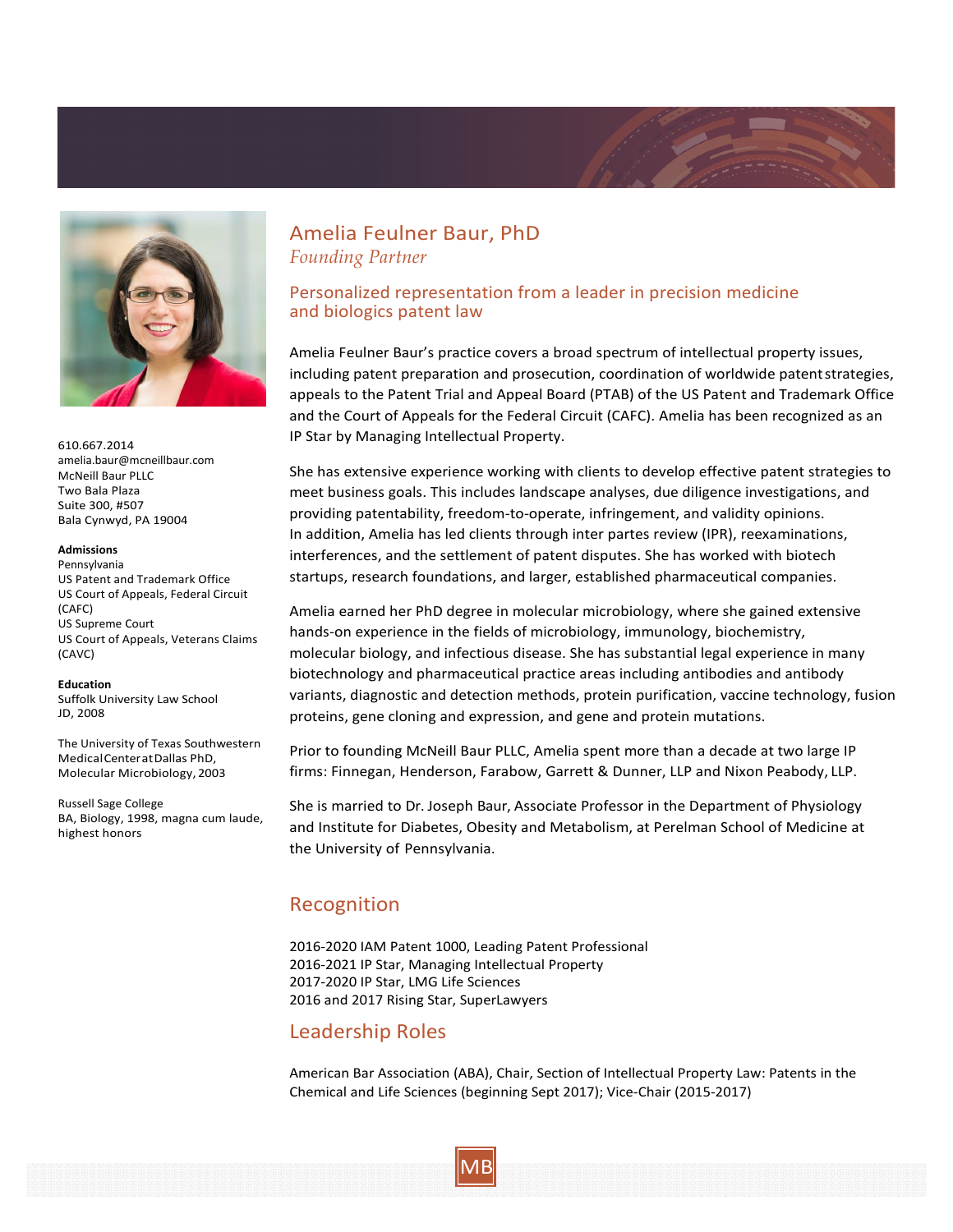# **MB MCNEILLIBAI**



# Amelia Feulner Baur, PhD **Selected Publications**

"Navigating the Limitations on Discovery in AIA Post‐Grant Proceedings," Buffalo Intellectual Property Law Journal, December 3, 2015 (coauthor).

"US Supreme Court Provides New Hurdles for Personalized Medicine in Limelight Networks v. Akamai Technologies," Bloomberg BNA, World Intellectual Property Report, September 2014.

"Comments of the American Bar Association Section of Intellectual Property in Response to the USPTO's Guidance for Determining Subject Matter Eligibility of Claims Reciting or Involving Laws of Nature, Natural Phenomena & Natural Products," July 30, 2014 (coauthor).

"Ask The Expert: Are Diagnostic Patents Dead?," Clinical Laboratory News 40(7):44 (2014).

"Personalized Medicine Patents at Risk: Tips for Battling Prometheus and Myriad to Obtain Claims to Diagnostics," CIPA Journal, March 2013 (coauthor).

"Patenting Personalized Medicine," The Journal of Biolaw and Business, 2006 (coauthor).

# Selected Speaking Engagements

Strafford Publications Webinar, *Application of Section 101 in Life Sciences Patents: Leveraging Revised USPTO Guidelines*, August 15, 2019.

Strafford Publications Webinar, *Double Patenting: Defeating Double Patenting Rejections and Avoiding Terminal Disclaimers*, June 21, 2018.

ABA Annual Intellectual Property Law Conference, Arlington, VA*, Growing Your Start-Up IP Practice*, April 19, 2018

Strafford Publications Webinar, *Sect. 112 Indefiniteness in Chemical and Biotech Patent Claims*, February 14, 2018.

Strafford Publications Webinar, *Strategic Use of Patent Reissue: Whether and When to Pursue a Reissue Application*, January 18, 2018.